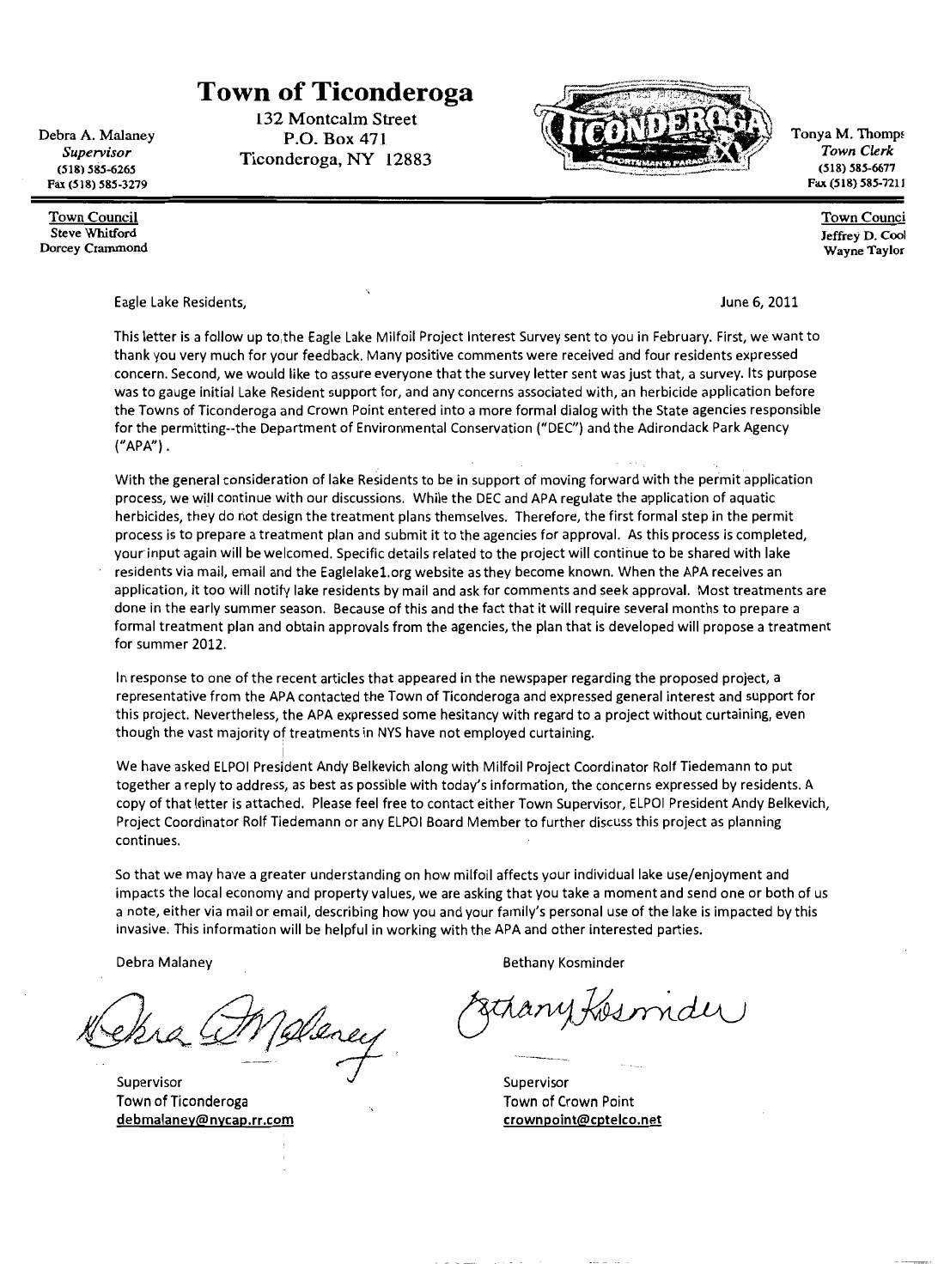# *Eagle Lake Property Owners, Inc.*

*c/o 11 Deepwood Drive, Ticonderoga, NY 12883*

*A 501 (c)(3) not-for-profit organization On the web @ www.eaglelake1.org*

**Officers; Board of Directors; Board of Directors; Board of Directors; Board of Directors; President – Andy Belkevich** President – Andy Belkevich Chris Hyde<br>
Vice President – Steve Stubing Chris Hyde Chris Hyde Chris Hyde Chris Hyde Chris Hyde Chris Hyde Chris Hyde C Vice President – Steve Stubing Secretary – Mary Loose Secretary – Mary Loose Stephen Phelps<br>
Treasurer – Rin Fraize Stephen Phelps<br>
Stephen Phelps Stephen Phelps Stephen Phelps Stephen Phelps Stephen Phelps Stephen Phelps Stephen Phelps Stephen Phelps S Treasurer – Rin Fraize

Lloyd Burroughs

Greetings Everyone, June 6, 2011

Thank you to all lake residents for taking the time to consider the recent Eagle Lake Milfoil Project Interest Survey. The survey letter was generated to provide lake residents with some general concepts about how a treatment plan may be designed, and to determine the level of support for moving forward with the actual submission of a permit application request to the Adirondack Park Agency ("APA"). The results from the survey will help guide the Towns, the ELPOI Board and the ELPOI milfoil project team as they continue to move forward with assembling a proposed treatment plan and permit application for milfoil control on Eagle Lake.

This letter is being shared with you at the request of both Town Supervisors as a way of addressing the concerns/questions raised by those responding to the survey. The information we are sharing is the result of our research into the aquatic herbicide Renovate OTF and its use in other lakes and ponds.

**SCOPE OF TREATMENT PLAN.** Some concern was expressed about whether our proposal should include only two "test locations" or all significant infestations of milfoil in the lake. Over the past several years, representatives from the APA have expressed concern about a larger treatment plan that may not employ curtains. This led us to consider proposing a smaller project without curtains in the first year, with the goal of conducting a larger treatment the following year. From an economical and invasive plant management perspective, the "go smaller" approach is an expensive, if not wasteful use of our finite resources. Further, considering the magnitude of our lake's invasive problem, the test plot approach might be of minimal benefit to our overall situation and make no progress to a long term solution. Therefore, it is the desire of the milfoil management team to "go big" right from the start, but the scope of how big will be determined by the APA.

**CURTAINS.** Considering the APA's initial hesitancy regarding a treatment plan without curtains, some concern was expressed about whether we should propose a plan that does not utilize curtains. For several reasons, we think a treatment plan without curtains makes sense. First, our research indicates that neither the Federal government, any other state or governing agency nor the product manufacturer requires curtain usage. Second, our research turned up only two instances where curtains were used in other NYS treatments--one of which was at the insistence of the APA--and no instances in other Northeastern states where curtains were used. Third, use of curtains would be cost prohibitive in Eagle Lake. No commercially available curtains are tall enough for the deeper waters of Eagle Lake. Therefore, curtains for Eagle Lake would need to be custom built, at greater expense, in order to be usable at the water depths where our plants occur. This coupled with the sheer length of curtain required to surround or cordon off Eagle Lake's sizeable beds would quickly result in a costly treatment plan that exceeds our financial resources.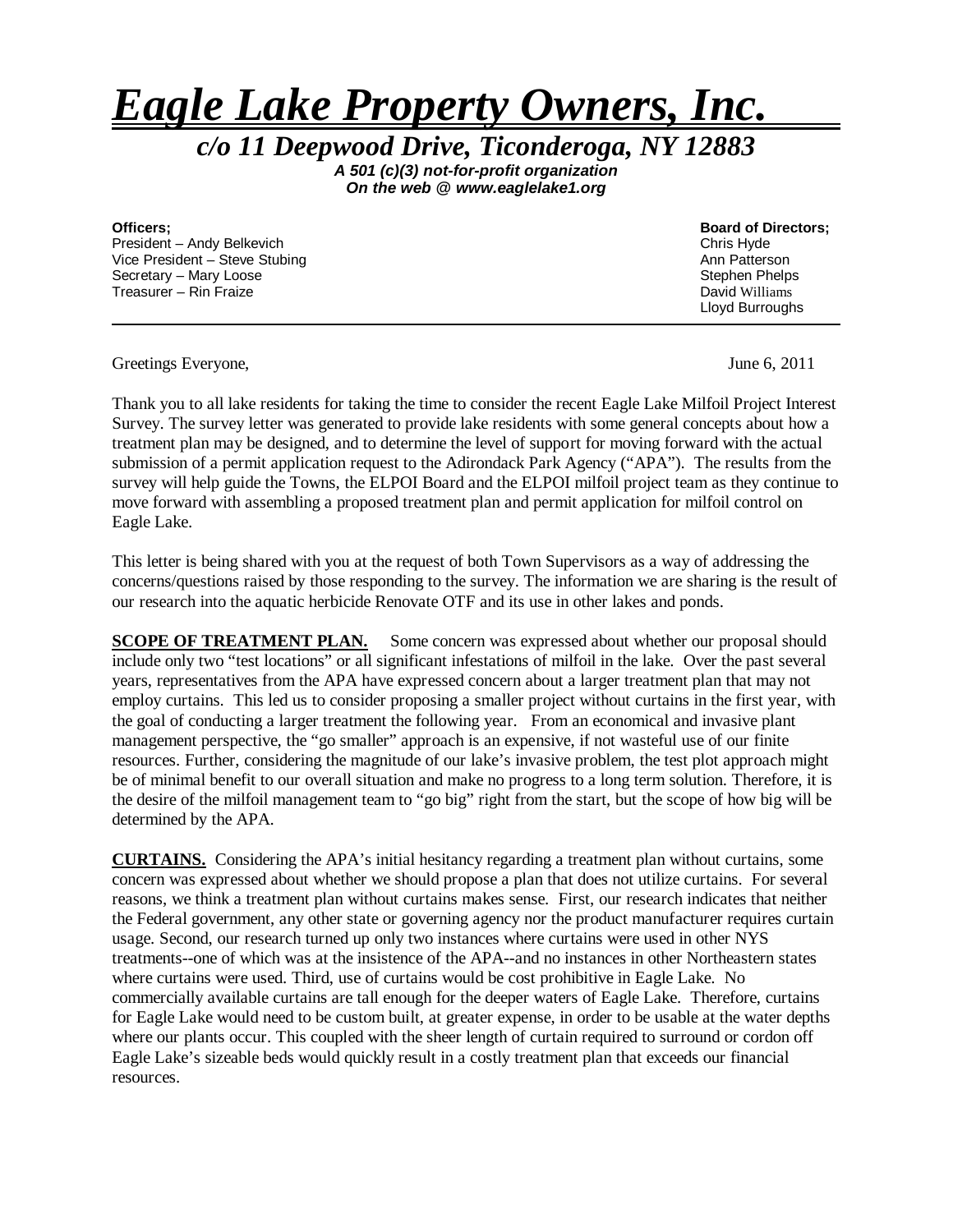**FINAL DETAILS.** How the final treatment plan will look will depend on the economics of our situation and any conditions imposed by the DEC and APA during the permit approval process. As such, this makes providing project specific details difficult prior to the permit's ultimate approval or denial. We will, however, post as much of our proposed treatment plans and any feedback from the DEC and APA on our website as is possible.

**ALTERNATIVE CONTROL METHODS.** Concern was expressed about whether herbicide control would be more effective than other previously used control methods. Several years ago, we were instructed by the APA representatives that we must perform hand harvesting and matting before any proposal to utilize an herbicide would be considered. For several years thereafter, we conducted hand harvesting and employed the use of mats to kill milfoil. On a per acre basis, these efforts were costly and had localized success but limited impact on the overall spread of milfoil. Therefore, we still continue to see an herbicide treatment as the most economical means of bringing the milfoil infestation to a manageable level.

**SPECIFIC WATER RESTRICTIONS.** The anticipated use restrictions provided in the survey letter were those that were imposed upon Lake Luzerne. Specific water use restrictions as applied to an Eagle Lake herbicide treatment and the posting of those requirements would be determined by both the DEC and APA.

**POTABLE/DOMESTIC WATER ALTERNATIVES.** Some concern was expressed with regards to the availability of alternative sources of potable water (i.e., drinking water) and domestic water (i.e., personal washing, cloths washing, flushing toilets, etc.) while residual concentrations of herbicide dissipate. First, Eagle Lake water is not tested or approved for "potable" use. However, during the time of water use restrictions the Town of Ti will offer, via a hose located at the chlorination station, access to the Town's Gooseneck Pond water supply for lake residents to collect for their personal use. Second, after the initial 3 hour post-application water use restriction is lifted, there are no further restrictions placed on the use of water for "domestic water" use. The DEC indicates that there is little to no risk associated with the use of post treated water for domestic purposes. Specific testing is however required by the DEC and APA post treatment to determine specific residual herbicide concentrations and to determine when restrictions can be removed.

**IRRIGATION WATER ALTERNATIVES.** Concerns related to the need for irrigation water will be addressed within the confines of the permit application as required by the permitting agencies. We will work with the Towns to determine the feasibility of placing a tank of pretreatment water, along with a pump, on any lake properties that have a need for irrigation water. Also, our research indicates that the residual herbicide concentrations do not affect all plant species.

**SEPTIC SYSTEMS.** Concern was expressed with regards to how Renovate treated water would effect any onsite waste water treatment system (septic/cesspool). Sara Miller, Sepro Regional Product Specialist, has advised that there have been no observed impacts in prior treatments. She indicated that, in the absence of light, such as in a sealed septic system, Renovate breaks down by both photo degradation and microbial action. It is expected that the break down would take place at a slower pace. *Because of the importance of photo degradation and a decrease in the size of microbial populations with soil depth, triclopyr located deeper in the soil column (>15 cm) degrades more slowly than residues near the surface (Johnson et al. 1995a). Weed Control Methods Handbook, The Nature Conservancy, Tu et al.*

**SWIMMING.** Copied below is information regarding swimming restrictions from a guidebook published by Washington State. (See below for more information about this publication.)

#### 10. **Is it safe to swim or play in the water following the herbicide application?**

There are no swimming restrictions on the Renovate 3™ label following application of triclopyr to water. This means that the federal EPA considers the treated water safe for swimming. However,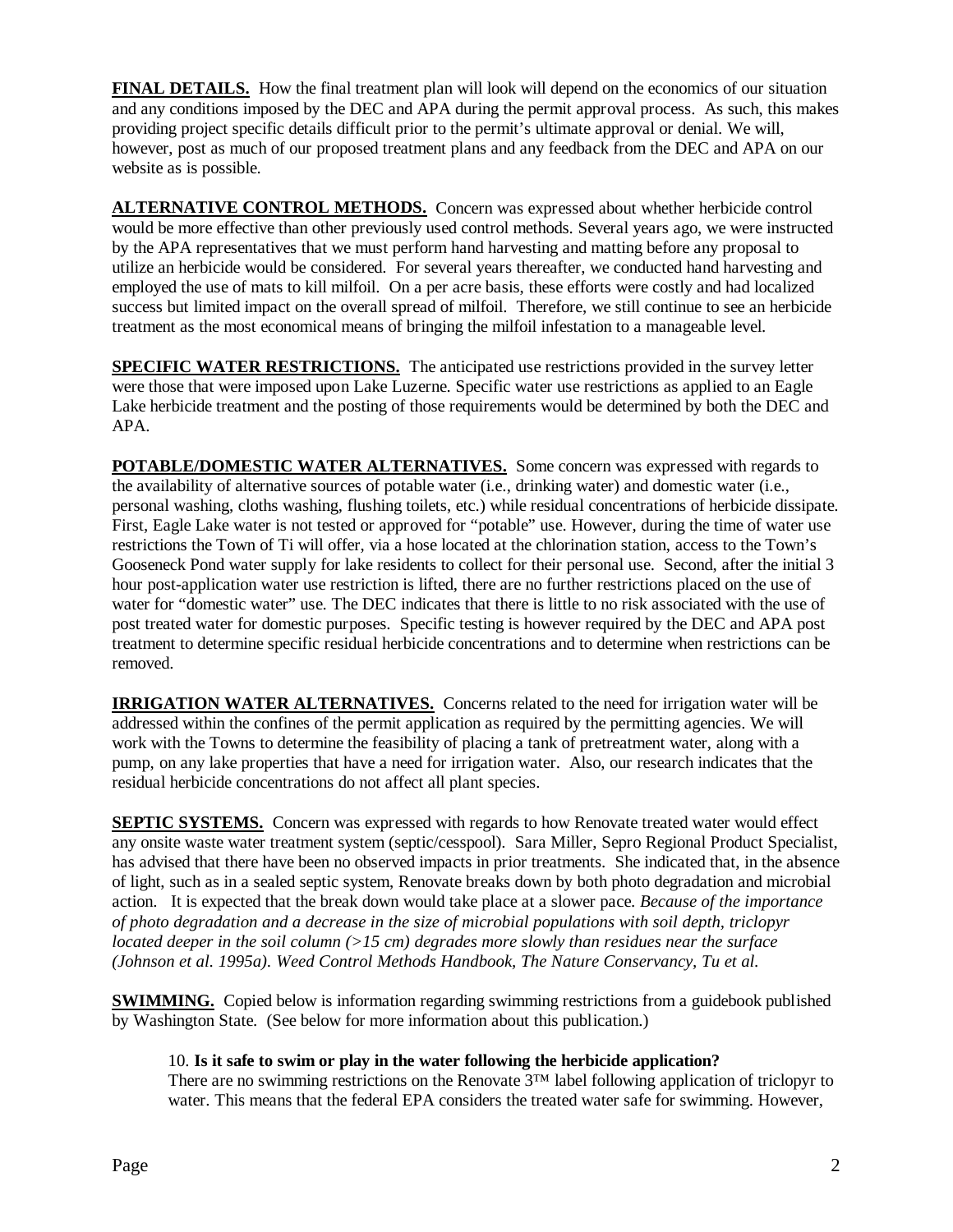to impose an additional layer of safety to swimmers (due to potential for eye irritation) the Washington Department of Ecology is imposing a twelve hour swimming restriction in Washington after treatment with triclopyr. Washington State Department of Ecology recently contracted for an independent scientific assessment of triclopyr safety including this question of a swimmer's exposure. The most conservative scenario considered was a six-year-old who swims for three hours and inadvertently swallows 150 ml of water from a lake treated with the maximum allowable rate of triclopyr. The estimated amount the child would absorb in this scenario was still more than 100 times less than the daily dose animals were fed over their lifetime with no observable adverse effects. Washington State Department of Health (DOH) has reviewed the data and agrees that skin contact with treated water at the dilute treatment concentration is unlikely to result in any adverse health effect in people. Triclopyr products are concentrated when initially injected into water during an application so, as a precaution, DOH advises people to avoid contact with water in treated areas for twelve hours following an application to allow the herbicide concentrate to disperse and reach the dilute treatment concentration.

**FUNDING.** Concern was expressed about both short and long term funding sources and expenses. Last summer (2010) no dive operations were performed in order to conserve funds while the herbicide permit possibilities were being explored. During this time, final arrangements were made to secure the State's portion of their obligation for matching funds. Currently, the State is in the process of processing the final paper work to release the \$55,000 in promised matching funds related to the Grant. These funds will be deposited into, and be available for use, from the Crown Point milfoil account. The balance in this account prior to the State's deposit is \$500.00. There is approximately \$3,500.00 in prior incurred expenses that need to be paid once the deposit is completed. This summer you can expect to see all benthic mats presently on the lake bottom removed, and not relocated. This meets our final Grant obligation. Costs associated with this process are expected to be \$5,000.00. There are no current plans for their future re-use at this time, and as such the mats will be recycled and disposed of. The cost associated with this activity is estimated at \$500.00, as 95% of the material is recyclable and some material even has a scrap value which will offset some of the actual costs of this activity. The cost for mat removal and disposal was previously planned for and will be covered by the Grant's matching funds distribution.

A balance of approximately \$46,500 of those matching funds will remain to cover the currently anticipated costs for an herbicide permit application submission and a future first time herbicide treatment, free and clear of any further Grant restrictions or obligations. As for the receipt or anticipation of any additional funds/funding in the future, State resources are currently being explored and there have been several offers of additional small to significant donations should a permit, or future permits, be secured. A per acre Renovate treatment cost without curtains, as reported by other lakes treated with Renovate, ranges in the \$800.00 - \$1,500.00 range, depending on lake access, herbicide treatment concentrations, water depth in the treatment site and the cost of pre and post treatment water testing and plant surveys. The size of the two proposed "spot" sites, E and I, are 10.6 and .7 acres respectively. If a whole lake spot treatment can be permitted the total area in need of treatment is approximately 75 acres, this includes some buffer space around each of the patches.

A map and table showing this area is included. It can also be found here [http://eaglelake1.org/html/documents/gps/proposed\\_herbicide\\_locations.shtml](http://eaglelake1.org/html/documents/gps/proposed_herbicide_locations.shtml)

It should be noted that initial plans call for treating Eagle Lake in early spring (shortly after ice out). A treatment at this time of year would minimize the impact to all residents' use of the water because the lake would potentially be too cold for swimming, many seasonal residents would not yet be at the lake and the need for irrigation water would be at a minimum.

**TIME FRAME.** We expect that the permit application process will be ongoing for a period of time, it is important that we continue to hear your thoughts and concerns as we move forward so that we may represent you in this process. We hope to bring this matter to a conclusion by spring of 2012, in time for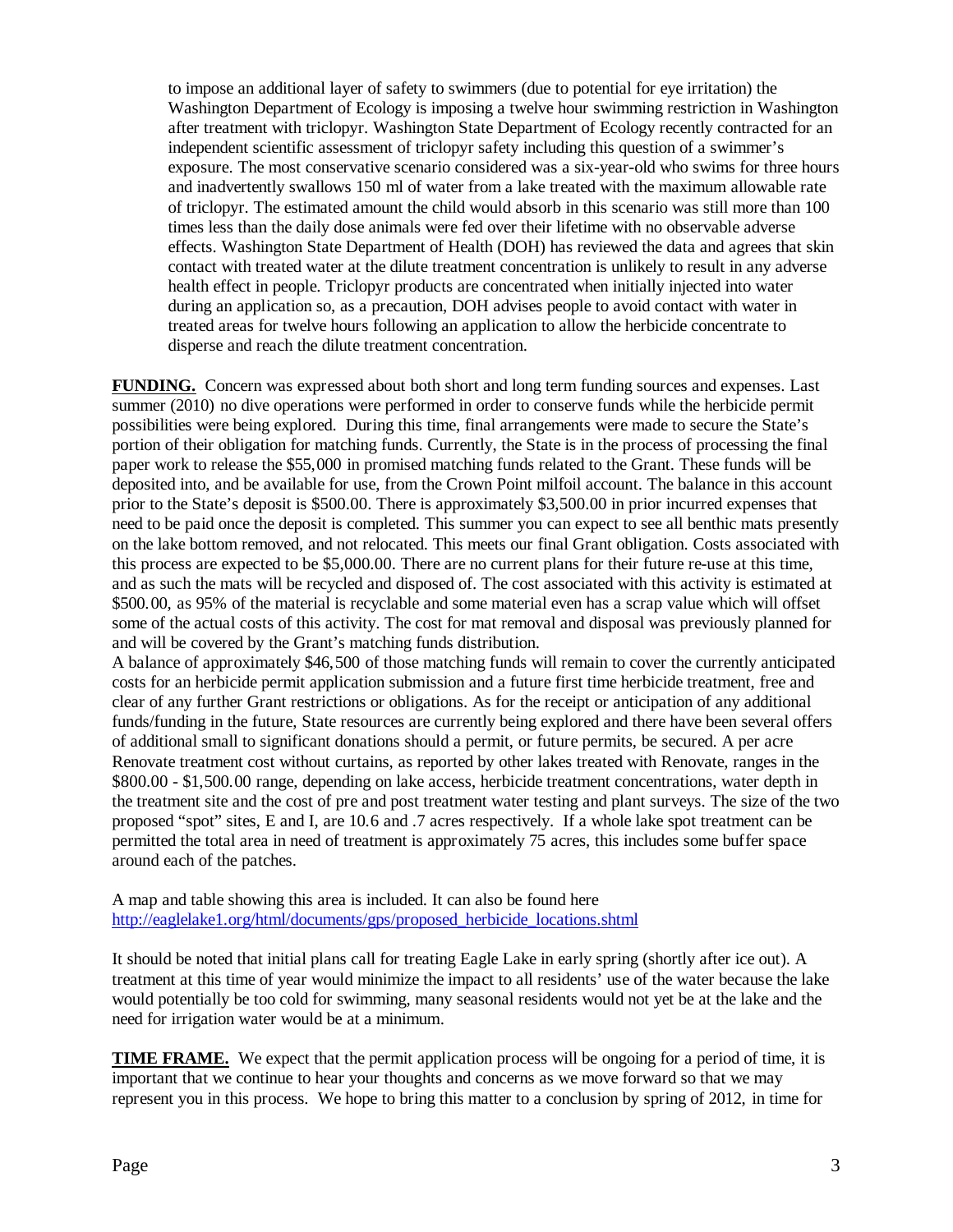any permit-approved herbicide application. So do contact us. Your words and thoughts are most important for our consideration for moving forward. All letters of concern and support will be included in the permit application, so that your responses will not have to be duplicated to the agencies involved.

#### **ADDITIONAL RESOURCES.**

A map showing the suspected Eagle Lake non specified personal water intakes is located here http://eaglelake1.org/html/documents/maps/maps.shtml#waterintake

Several documents related to the herbicide triclopyr, its toxicology and use can be found here http://eaglelake1.org/html/environmental\_issues/control/herbicide.shtml

Several lakes in the northeast have successfully used renovate to treat milfoil. Several documents related to their pre and post treatments are located here http://eaglelake1.org/html/other lakes/other plant surveys.shtml

Washington State produced an excellent and very detailed "frequently asked questions" booklet that has become in some respects the industry standard for answering questions related to the use of Renovate. A full copy of it can be downloaded at

http://www.ecy.wa.gov/programs/wq/pesticides/final pesticide permits/noxious/triclopyr faq.pdf

**SUMMER MEETING.** Additional information will be available at the ELPOI July 9, 2011 annual meeting. The meeting will be held at the Chilson Community Center at 10:00 am. All are invited. (Note: All lake residents may speak and vote on matters directly related to the milfoil project, but those that have not paid dues to become an ELPOI member are not eligible to vote on ELPOI specific matters.) Any lake resident wishing to become a member may do so prior to the commencement of the 10:00 am meeting time; application forms are available on line at http://eaglelakel.org/html/membership.shtml

Andy Belkevich

President of ELPOI For the Board mountainman4ever@hotmail.com

Rolf Tiedemann

Milfoil Project Coordinator Eagle Lake property owner/resident camptouchstone@yahoo.com

PS. A copy of this letter with active links is located on the Eaglelakel org website click on the ELPOI radio button and look for a thumbnail image of the Supervisors letter.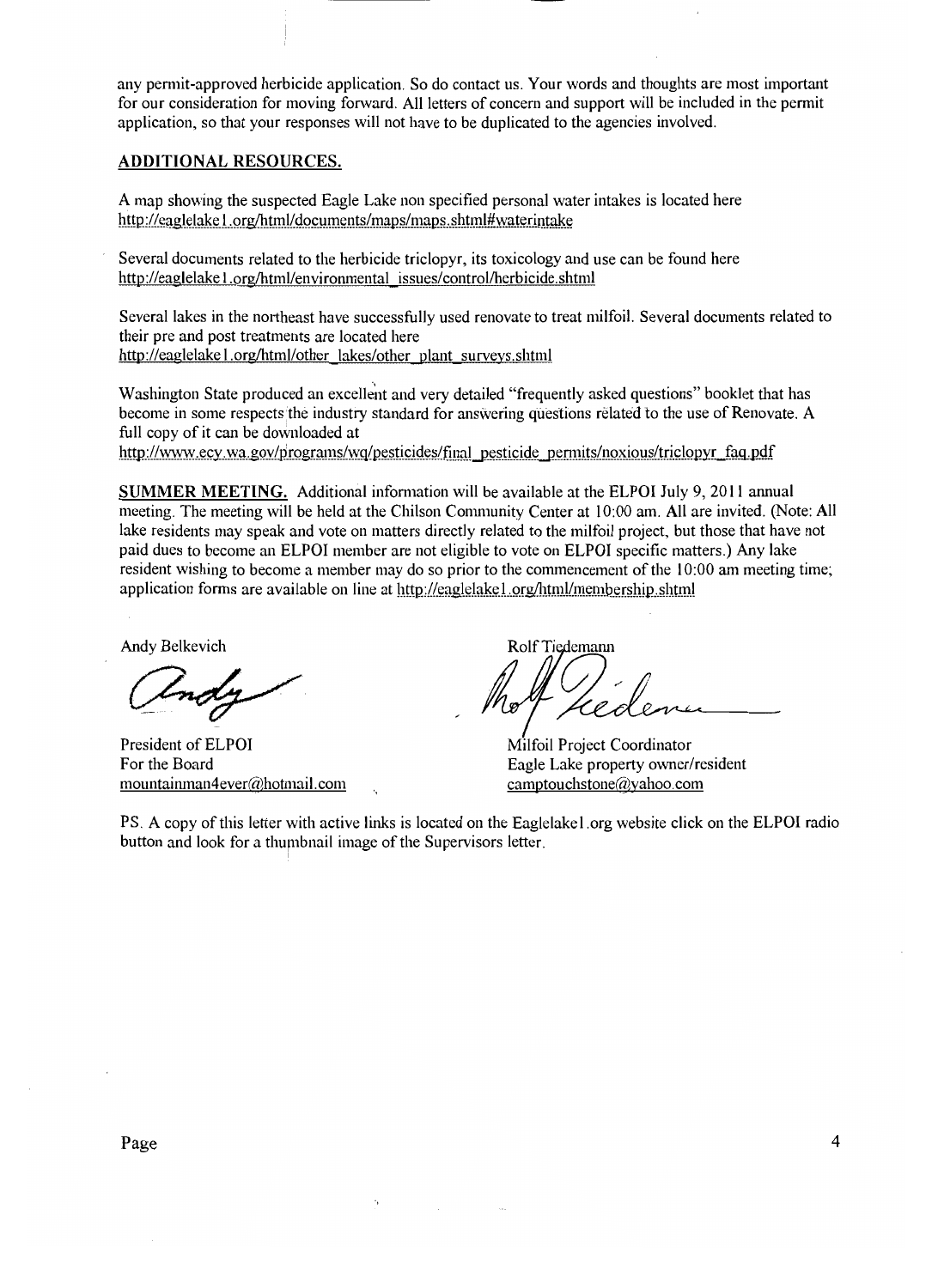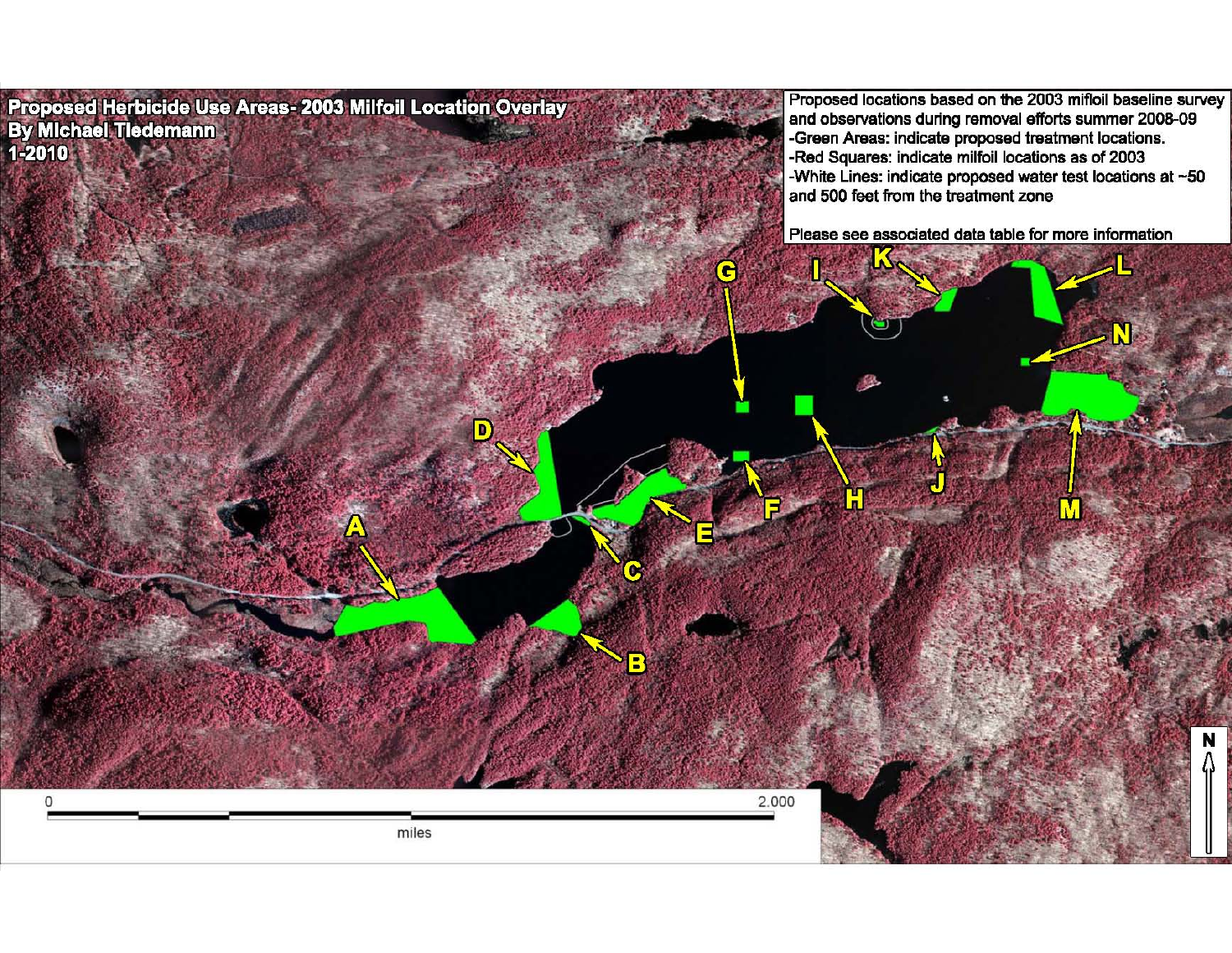| Proposed Herbicide<br><b>Treatment Location</b> | Surface Area<br>(In Acres) | Perimeter Distance<br>(In Feet) | Length of Curtain<br>Required<br>(In Feet) | Shoreline Length in the<br><b>Treatment Area</b><br>(In Feet) | Overall East/West<br>Width<br>(In Feet) | <b>Overall North/South</b><br>Height<br>(In Feet) |
|-------------------------------------------------|----------------------------|---------------------------------|--------------------------------------------|---------------------------------------------------------------|-----------------------------------------|---------------------------------------------------|
| A                                               | 20.30                      | 5200                            | 1000                                       | 4200                                                          | 2010                                    | 840                                               |
| B                                               | 4.80                       | 2050                            | 600                                        | 1450                                                          | 790                                     | 550                                               |
| C                                               | 0.60                       | 680                             | 300                                        | 380                                                           | 280                                     | 150                                               |
| D                                               | 7.50                       | 3430                            | 1300                                       | 2130                                                          | 620                                     | 1340                                              |
| E                                               | 10.60                      | 2580                            | 900                                        | 1680                                                          | 1350                                    | 850                                               |
| F                                               | 1.00                       | 750                             | 750                                        | $\mathbf 0$                                                   | 240                                     | 140                                               |
| G                                               | 1.30                       | 800                             | 800                                        | 0                                                             | 200                                     | 200                                               |
| H                                               | 1.90                       | 1150                            | 1150                                       | $\Omega$                                                      | 295                                     | 280                                               |
|                                                 | 0.70                       | 700                             | 540                                        | 160                                                           | 160                                     | 190                                               |
|                                                 | 0.50                       | 600                             | 360                                        | 240                                                           | 260                                     | 120                                               |
| K                                               | 1.80                       | 1120                            | 720                                        | 400                                                           | 340                                     | 340                                               |
|                                                 | 6.70                       | 2750                            | 2400                                       | 350                                                           | 690                                     | 930                                               |
| M                                               | 17.00                      | 3800                            | 600                                        | 3200                                                          | 1440                                    | 730                                               |
| N                                               | 0.30                       | 500                             | 500                                        | $\mathbf 0$                                                   | 110                                     | 140                                               |
| Total                                           | 75.00                      |                                 | 11920                                      | 14190                                                         |                                         |                                                   |

Note:

Treatment locations "A", "D", and "M" show signification treatment volumes beyond the 2003 baseline study locations. This is due to observations by experienced divers in 2008-09 which indicated significant milfoil expansion. See Jacques "Eagle Lake Depths, Milfoil Beds, and Matting - Ti Bay 2009" for 3 selected beds that were resurveyed at treatment site "M."